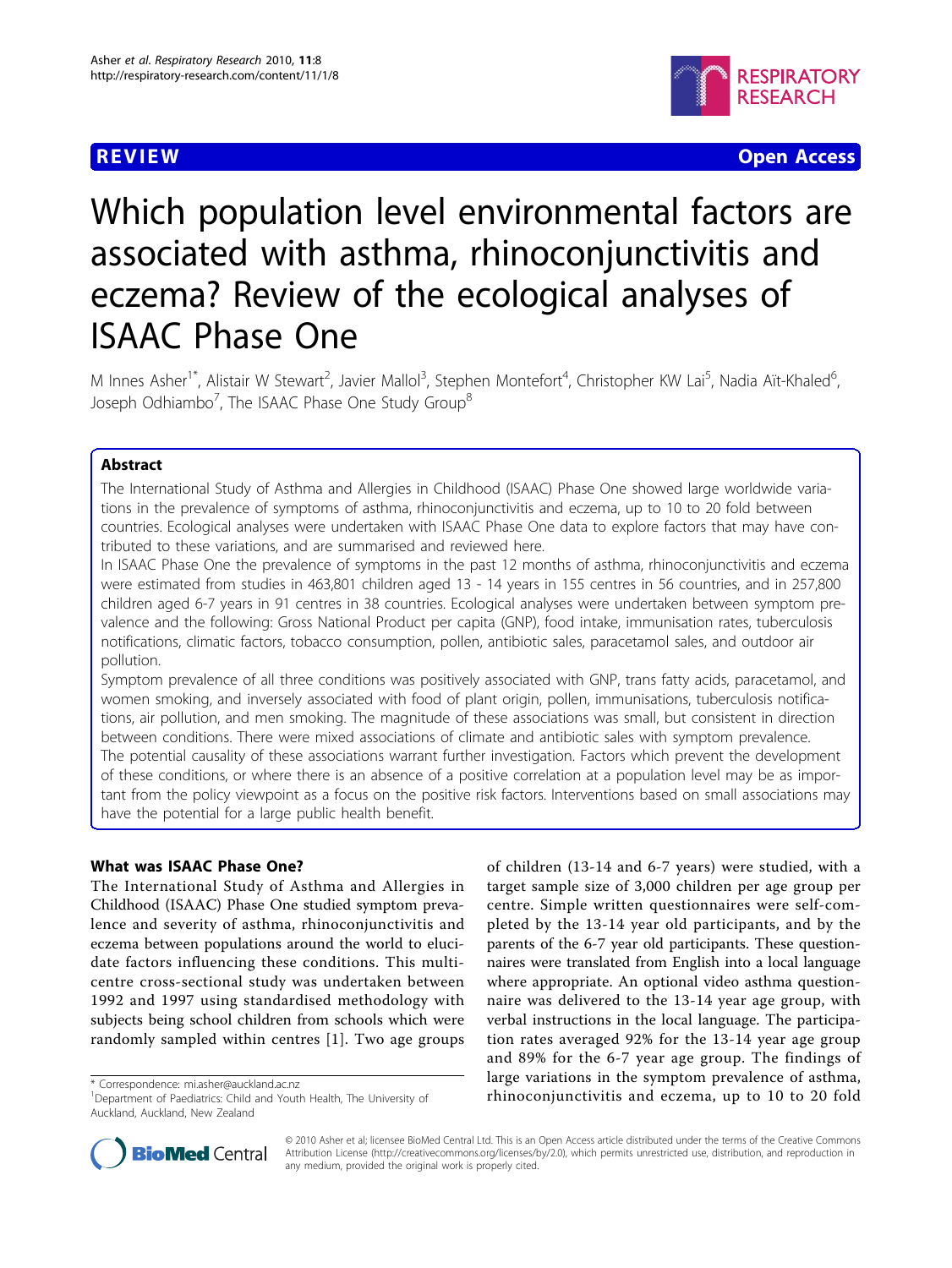between countries, around the world [2-5] suggested that environmental rather than genetic factors may be most influential.

One of the scientific driving forces behind the ISAAC collaboration was the suspicion that causes of asthma in high prevalence countries might be so widespread that it would be difficult if not impossible to detect them by comparisons between individuals within those countries. The very large number of participating centres (156) and countries (56) in ISAAC Phase One was an ideal opportunity to look at potential causes between populations. Ecological analyses are an appropriate method to do this to generate hypotheses which may explain these variations. Thus ecological analyses were undertaken with ISAAC Phase One symptom prevalence estimates, using a wide range of data sources at a population level, on a variety of environmental topics [6-17]. The findings for the potentially protective or risk factors examined which are relevant for asthma, rhinoconjunctivitis and eczema are reviewed and interpreted in this paper.

#### What ecological analyses were undertaken?

Ecological analyses were undertaken with ISAAC Phase One symptom prevalence data for asthma, rhinoconjunctivitis and eczema with environmental data from existing sources. In some cases environmental data was unavailable for all centres or countries. The effect of country level economic development was examined using the 1993 Gross National Product per capita (GNP) as reported by the World Bank for all 156 centres in 56 countries involved in Phase One [14]. Dietary factors were assessed using Food and Agriculture Organization FAOSTAT food balance sheets for 1995 in 53 countries. Food produced and imported, less food exported gave the country supply of food from which was estimated the per capita supply of food [9]. Associations with consumption of trans fatty acids were assessed in 55 centres in 10 European countries using data from 1999 [17]. Immunisation rates at a national level were obtained from the World Health Organization (WHO) for 56 countries, and immunisation rates at a centre level were obtained through ISAAC Principal Investigators in 92 ISAAC centres for vaccines against diphtheria, tetanus, pertussis, BCG and measles [7]. The years selected for the immunisation data (1982 for the 13-14 year age group and 1989 for the 6-7 year age group) approximately corresponded to the year of birth of the participants. Tuberculosis (TB) exposure was assessed in two ways - firstly using notification rates from WHO data for 1980-1982 in 23 countries for the 13-14 year age group at the time when the older age group would have been infants [15]; secondly from WHO TB estimated incidence for the 6-7 year age group in 38 countries and 55 countries for the 13-14 year age group in 1995, the mean year of the data collection for the older age group [13]. Climatic factors were assessed using data from the World Weather Guide and derived variables for 146 ISAAC centres [16] and a subset of 57 centres in 12 countries in Western Europe. Tobacco exposure was assessed using WHO data for tobacco consumption per capita 1990-1992, and tobacco smoking prevalence in women and tobacco smoking in men in 155 centres from 56 countries [11]. Pollen exposure was assessed using data for pollen counts, and duration and severity of pollen seasons in 28 centres in 11 countries for 1995 [8]. Associations with antibiotic use was assessed using data for antibiotic sales for 28 countries from International Medical Statistics, Health Global Services, United Kingdom 1995 [10]. Air pollution was assessed for 105 centres in 51 countries using the World Bank Global Model on Ambient Particulates for 1999 which estimated annual concentrations for all cities with populations of more than 100,000 [6]. Paracetamol exposure was assessed using data for paracetamol sales per capita in 106 centres [12].

Each analysis is described in detail elsewhere [6-17]. For all analyses mixed model regression analyses were carried out to incorporate the country and centre structure of the data sets, except *trans* fatty acids where linear regressions were used. ISAAC data was at the centre level, but most environmental data sets represented whole countries, therefore mostly country level was used in the analyses as specified in the source articles. Exceptions were air pollution and climate which could be analysed at centre (city) level. A variety of measures of association were used for the analyses such as Spearman rank correlation coefficient, and the statistical significance level used was  $p < 0.05$ . Non-statistically significant trends were noted where they were consistent with significant findings. The analyses did not examine combinations and interactions of the variables.

As GNP was found to have a weak positive association with symptom prevalence [14], the analyses of other environmental factors were repeated with GNP in the model. The findings presented in this paper pertain to analyses adjusted for GNP, but not adjusted for any other variables. Although the published papers analysed most of the ISAAC questions, this paper reviews only the analyses of symptoms in the past 12 months of asthma, rhinoconjunctivitis and eczema.

# What were the key findings?

The ecological analyses in both age groups demonstrated mostly weak relationships of small magnitude between environmental variables and current symptoms of asthma, rhinoconjunctivitis and eczema, or no association at all. The results are summarised in Table 1, Table 2 and Table 3. Where associations were found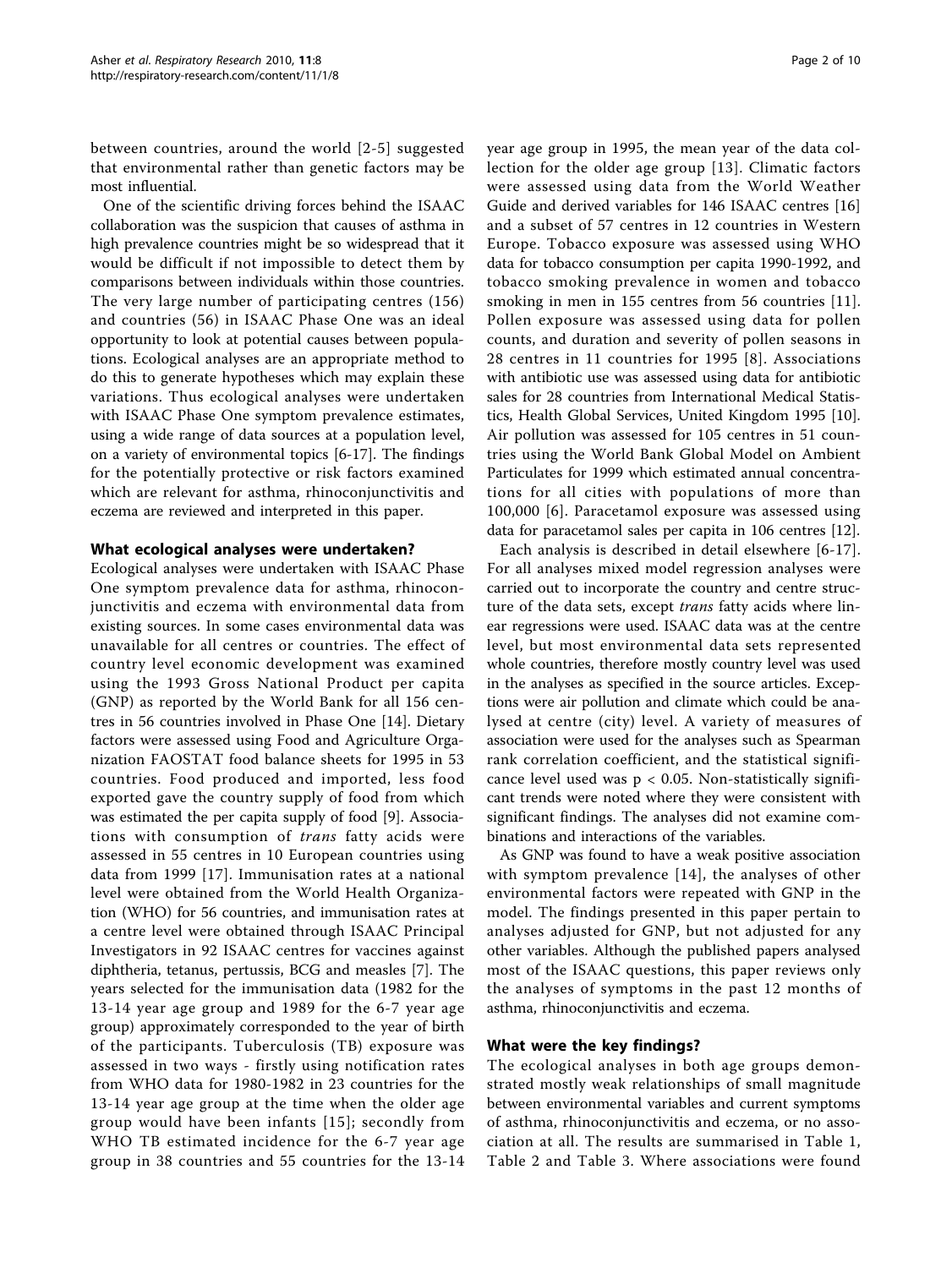these were generally in the same direction for all three conditions, but were statistically significant for only some associations [6-9,11,12,14,17]. A weak positive association was found between asthma and eczema symptoms and GNP. Weak positive associations were found between symptom prevalence and tobacco consumption, smoking by women, trans fatty acids and paracetamol. Weak inverse associations were found for plant-based foods, immunisation for DTP and measles, tuberculosis incidence pollen exposure, smoking by men. A mixed pattern of associations were found for antibiotic sales and climate. For air pollution, in those

countries with more than one centre, the association was weakly positive, in contrast to the weakly negative association at country level.

# What do these findings mean? - methodological issues

This is the first large worldwide analysis of protective and risk factors related to asthma, rhinoconjunctivitis and eczema in children between populations. Standardised methodology was used to estimate the 12 month period prevalence of symptoms of the three conditions. The recall of 12 month symptoms is a more accurate

| <b>Ecological Issue</b> | <b>Specific Factor</b>                                    | 13-14 Year Age Group         |                     |                            |            | 6-7 Year Age Group           |                 |
|-------------------------|-----------------------------------------------------------|------------------------------|---------------------|----------------------------|------------|------------------------------|-----------------|
|                         |                                                           | <b>Written Questionnaire</b> |                     | <b>Video Ouestionnaire</b> |            | <b>Written Questionnaire</b> |                 |
|                         |                                                           | Direction of<br>effect       | P<br>Value          | Direction of<br>effect     | P<br>Value | Direction of<br>effect       | P<br>value      |
| Economic<br>development | GNP                                                       | $+$                          | 0.007               | $+$                        | 0.08       | $+$                          | 0.84            |
| Diet                    | Calories from cereals and rice %                          | $\overline{\phantom{a}}$     | 0.0005              | $\overline{\phantom{a}}$   | 0.07       | $\overline{\phantom{a}}$     | 0.021           |
|                         | Protein from cereals and nuts %                           |                              | 0.002               | $\overline{a}$             | 0.015      |                              | 0.062           |
|                         | Starch g/day                                              |                              | 0.008               |                            | 0.01       |                              | 0.036           |
|                         | Vegetables g/d                                            |                              | 0.041               |                            | 0.205      |                              | 0.262           |
|                         | Vegetable Vitamin A µ/d                                   |                              | 0.04                |                            | 0.159      |                              | 0.235           |
|                         | Trans fatty acids                                         | $\! + \!\!\!\!$              | $\lt$<br>0.0001     | $^{+}$                     | < 0.05     |                              |                 |
| Immunisation            | Local immunisation rates for DTP#                         |                              | 0.047               |                            |            |                              | > 0.05          |
|                         | Local immunisation rates for measles                      |                              | > 0.05              |                            |            |                              | > 0.05          |
| TB exposure             | TB notification rates                                     | L,                           | 0.344               |                            | 0.018      |                              |                 |
|                         | Estimated TB incidence rates                              | ÷                            | 0.262               | $\overline{a}$             | 0.263      | $\overline{\phantom{a}}$     | $\lt$<br>0.0001 |
| Outdoor climate         | Altitude                                                  | $\overline{\phantom{a}}$     | > 0.05              | $^{+}$                     | > 0.05     | $\overline{\phantom{a}}$     | > 0.05          |
|                         | Annual variation in mean temperature                      | $\overline{\phantom{a}}$     | > 0.05              | $\overline{\phantom{a}}$   | > 0.05     | $\overline{\phantom{a}}$     | > 0.05          |
|                         | Lowest monthly mean temperature                           | $+$                          | > 0.05              | 0                          | > 0.05     | $^{+}$                       | > 0.05          |
|                         | Annual variation in mean relative humidity                |                              | > 0.05              | $+$                        | > 0.05     |                              | > 0.05          |
|                         | Lowest monthly mean relative humidity                     | 0                            | > 0.05              |                            | > 0.05     | 0                            | < 0.05          |
|                         | Mean relative humidity of $\geq 1$ month <<br>50%humidity | $+$                          | > 0.05              | $^{+}$                     | > 0.05     | $^{+}$                       | > 0.05          |
| Indoor climate          | Mean annual relative humidity                             | 0                            | > 0.05              |                            | > 0.05     |                              | > 0.05          |
|                         | Lowest monthly mean relative humidity                     | $^{+}$                       | > 0.05              | $\Omega$                   | > 0.05     | $\Omega$                     | > 0.05          |
| Tobacco smoking         | Tobacco consumption, $\geq 15$ yrs                        | 0                            | 0.92                | $^{+}$                     | 0.53       | $^{+}$                       | 0.46            |
|                         | Tobacco smoking, women                                    | $^{+}$                       | 0.06                | $+$                        | 0.72       | $+$                          | 0.32            |
|                         | Tobacco smoking, men                                      |                              | 0.001               |                            | 0.004      |                              | 0.06            |
| Pollen                  | Total grass pollen count                                  |                              | 0.67                |                            |            |                              |                 |
|                         | Days with high pollen counts                              |                              | 0.39                |                            |            |                              |                 |
| Antibiotic usage        | Antibiotic sales per capita                               | $\overline{a}$               | 0.21                | $^{+}$                     | 0.01       |                              |                 |
| Air pollution           | $PM_{10}$                                                 | $\overline{\phantom{a}}$     | 0.03                |                            |            | L.                           | 0.06            |
| Paracetamol             | Per capita paracetamol sales                              | $\ddot{}$                    | $\bar{<}$<br>0.0005 |                            |            | $\! +$                       | 0.001           |

|  | Table 1 Symptoms of wheeze in the past 12 months - summary of ecological analyses*. |  |  |  |  |  |  |
|--|-------------------------------------------------------------------------------------|--|--|--|--|--|--|
|--|-------------------------------------------------------------------------------------|--|--|--|--|--|--|

\*standardized for GNP. Where p values are recorded as > 0.05 the non significant p values were not provided in the source publication. #DTP = Diphtheria and tetanus toxoids and pertussis.

Blank space = data not collected.  $+$  = positive association.  $-$  = inverse association.  $0$  = no association.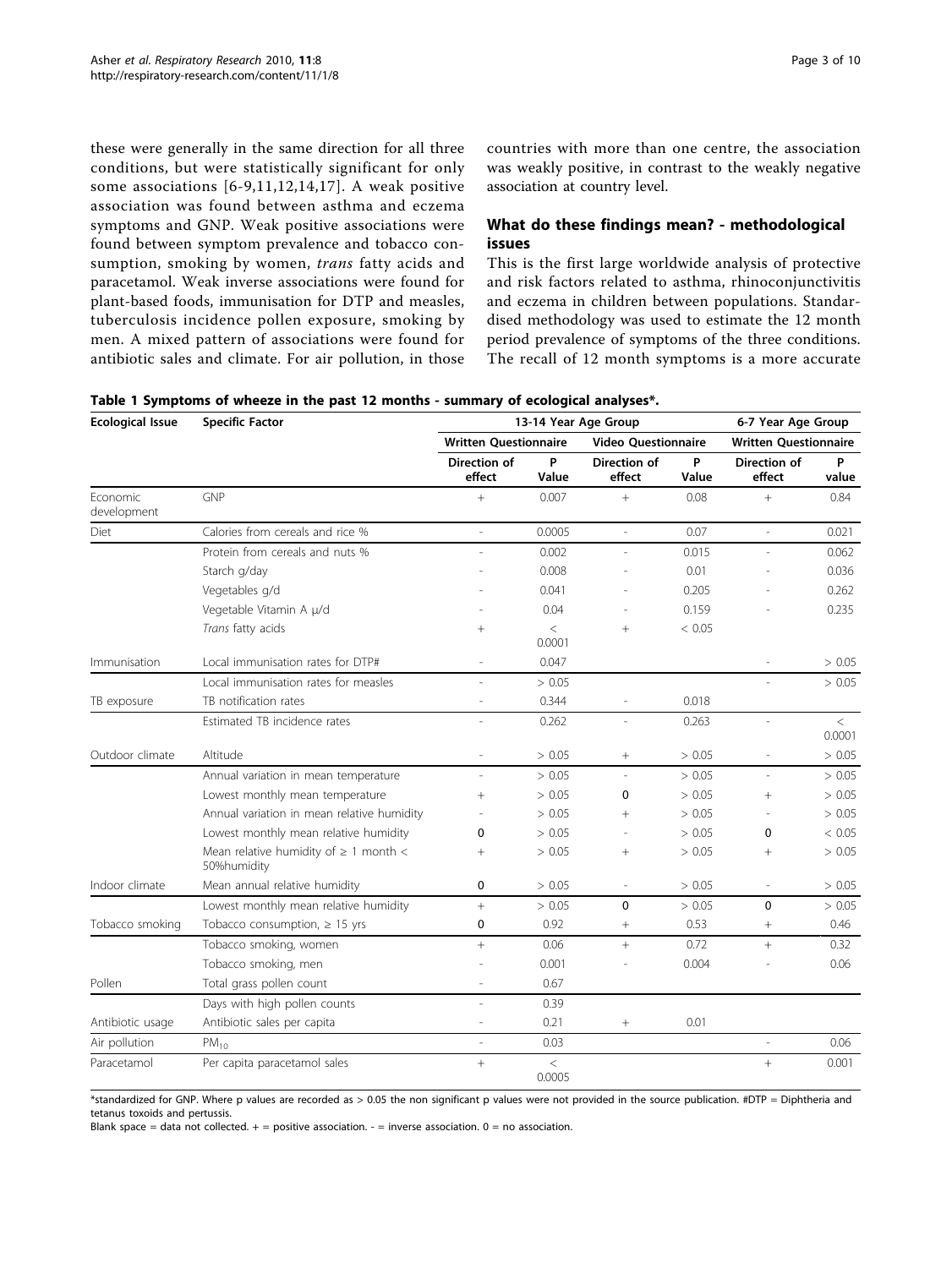| <b>Ecological Issue</b> | <b>Specific Factor</b>                                  | 13-14 Year Age Group       |                                                                                                                                                                                                                                                                                                                       |        |         |  |
|-------------------------|---------------------------------------------------------|----------------------------|-----------------------------------------------------------------------------------------------------------------------------------------------------------------------------------------------------------------------------------------------------------------------------------------------------------------------|--------|---------|--|
|                         |                                                         | <b>Direction of effect</b> |                                                                                                                                                                                                                                                                                                                       |        | P Value |  |
| Economic development    | GNP                                                     | $^{+}$                     | 0.12                                                                                                                                                                                                                                                                                                                  | 0.06   | 0.32    |  |
| Diet                    | Calories from cereals and rice %                        |                            | 0.007                                                                                                                                                                                                                                                                                                                 |        | 0.083   |  |
|                         | Protein from cereals and nuts %                         |                            | 0.039                                                                                                                                                                                                                                                                                                                 |        | 0.111   |  |
|                         | Starch g/d                                              |                            | 0.266                                                                                                                                                                                                                                                                                                                 |        | 0.069   |  |
|                         | Vegetables g/d                                          |                            | 0.083                                                                                                                                                                                                                                                                                                                 |        | 0.453   |  |
|                         | Vegetable Vitamin A µ/d                                 |                            | 0.085                                                                                                                                                                                                                                                                                                                 |        | 0.479   |  |
|                         | Trans fatty acids                                       | $^{+}$                     | < 0.0001                                                                                                                                                                                                                                                                                                              |        |         |  |
| Immunisation            | Local immunisation rates for DTP#                       | $+$                        | 0.002                                                                                                                                                                                                                                                                                                                 |        | > 0.05  |  |
|                         | Local immunisation rates for measles                    | $\overline{\phantom{a}}$   | 6-7 Year Age Group<br><b>Direction of effect</b><br>P Value<br>0.015<br>$\overline{\phantom{a}}$<br>0.015<br>> 0.05<br>÷<br>> 0.05<br>> 0.05<br>$^{+}$<br>> 0.05<br>> 0.05<br>> 0.05<br>$^{+}$<br>> 0.05<br>$^{+}$<br>> 0.05<br>$^{+}$<br>0.86<br>$^{+}$<br>0.68<br>$^{+}$<br>< 0.001<br>0.07<br>0.14<br>0.76<br>0.49 | > 0.05 |         |  |
| TB exposure             | TB notification rates, WHO                              |                            |                                                                                                                                                                                                                                                                                                                       |        |         |  |
| Outdoor climate         | Altitude                                                | $\overline{a}$             |                                                                                                                                                                                                                                                                                                                       | $^{+}$ | > 0.05  |  |
|                         | Annual variation in mean temperature                    |                            |                                                                                                                                                                                                                                                                                                                       | > 0.05 |         |  |
|                         | Lowest monthly mean temperature                         | $^{+}$                     |                                                                                                                                                                                                                                                                                                                       |        | > 0.05  |  |
|                         | Annual variation in mean relative humidity              | $^{+}$                     |                                                                                                                                                                                                                                                                                                                       |        | > 0.05  |  |
|                         | Lowest monthly mean relative humidity                   |                            |                                                                                                                                                                                                                                                                                                                       |        | > 0.05  |  |
|                         | Mean relative humidity of $\geq 1$ month < 50% humidity | $^{+}$                     |                                                                                                                                                                                                                                                                                                                       |        | > 0.05  |  |
| Indoor climate          | Mean annual relative humidity                           | $^{+}$                     |                                                                                                                                                                                                                                                                                                                       |        | > 0.05  |  |
|                         | Lowest monthly mean relative humidity                   | $^{+}$                     |                                                                                                                                                                                                                                                                                                                       |        | > 0.05  |  |
| Tobacco smoking         | Tobacco consumption, $\geq 15$ yrs                      |                            |                                                                                                                                                                                                                                                                                                                       |        | 0.52    |  |
|                         | Tobacco smoking, women                                  |                            |                                                                                                                                                                                                                                                                                                                       |        | 0.76    |  |
|                         | Tobacco smoking, men                                    |                            |                                                                                                                                                                                                                                                                                                                       |        | 0.06    |  |
| Pollen                  | Total grass pollen count                                |                            |                                                                                                                                                                                                                                                                                                                       |        |         |  |
|                         | Days with high pollen counts                            |                            |                                                                                                                                                                                                                                                                                                                       |        |         |  |
| Antibiotic usage        | Antibiotic sales per capita                             |                            |                                                                                                                                                                                                                                                                                                                       |        |         |  |
| Air pollution           | $PM_{10}$                                               |                            |                                                                                                                                                                                                                                                                                                                       |        | 0.06    |  |
| Paracetamol             | Per capita paracetamol sales                            | $^{+}$                     | < 0.0005                                                                                                                                                                                                                                                                                                              |        | 0.002   |  |

Table 2 Symptoms of rhinoconjunctivitis in the past 12 months - summary of ecological analyses\*.

\*standardized for GNP. Where p values are recorded as > 0.05 the non significant p values were not provided in the source publication. #DTP = Diphtheria and tetanus toxoids and pertussis.

Blank space = data not collected.  $+$  = positive association. - = inverse association

assessment of disease than diagnostic labelling which is subject to recall bias and different diagnostic fashions especially in such diverse parts of the world.

As country level environmental data was used most commonly (because centre-level data was unavailable) associations at the country level may have introduced complex biases when analysed against centre-level symptoms, and thus some caution is required in the interpretation of the results. This is illustrated by the contrasting results for air pollution.

The global coverage of ISAAC is advantageous in terms of scope and size for ecological analyses, making them potentially more robust than smaller less representative studies. Multiple languages were used which raises the possibility of population level confounding. However the variations in prevalence of asthma from the written questionnaire were similar in their global distribution to the prevalence from the video questionnaire [2]. Furthermore recent analysis suggests that translations of

the written questionnaire are reasonably accurate [18], and several of the papers have reported consistent findings for within-region or within-language comparisons which is reassuring. The most robust comparisons, from this viewpoint, are those based on comparisons between centre-level symptom prevalence values and centre level environmental exposures as occurred for the air pollution [6] and immunisation [7] analyses. Further, the results of parental responses for the younger children were similar to those of the responses from the older children.

The ecological approach attempted to find factors which explained the large international variation, but we are unable to tell which factors are relevant to asthma causation. For example if everyone smoked then smoking wouldn't explain any of the international variation, even if it was an important risk factor for asthma (although if there was a strong dose response an effect might be found). It is not appropriate to compare the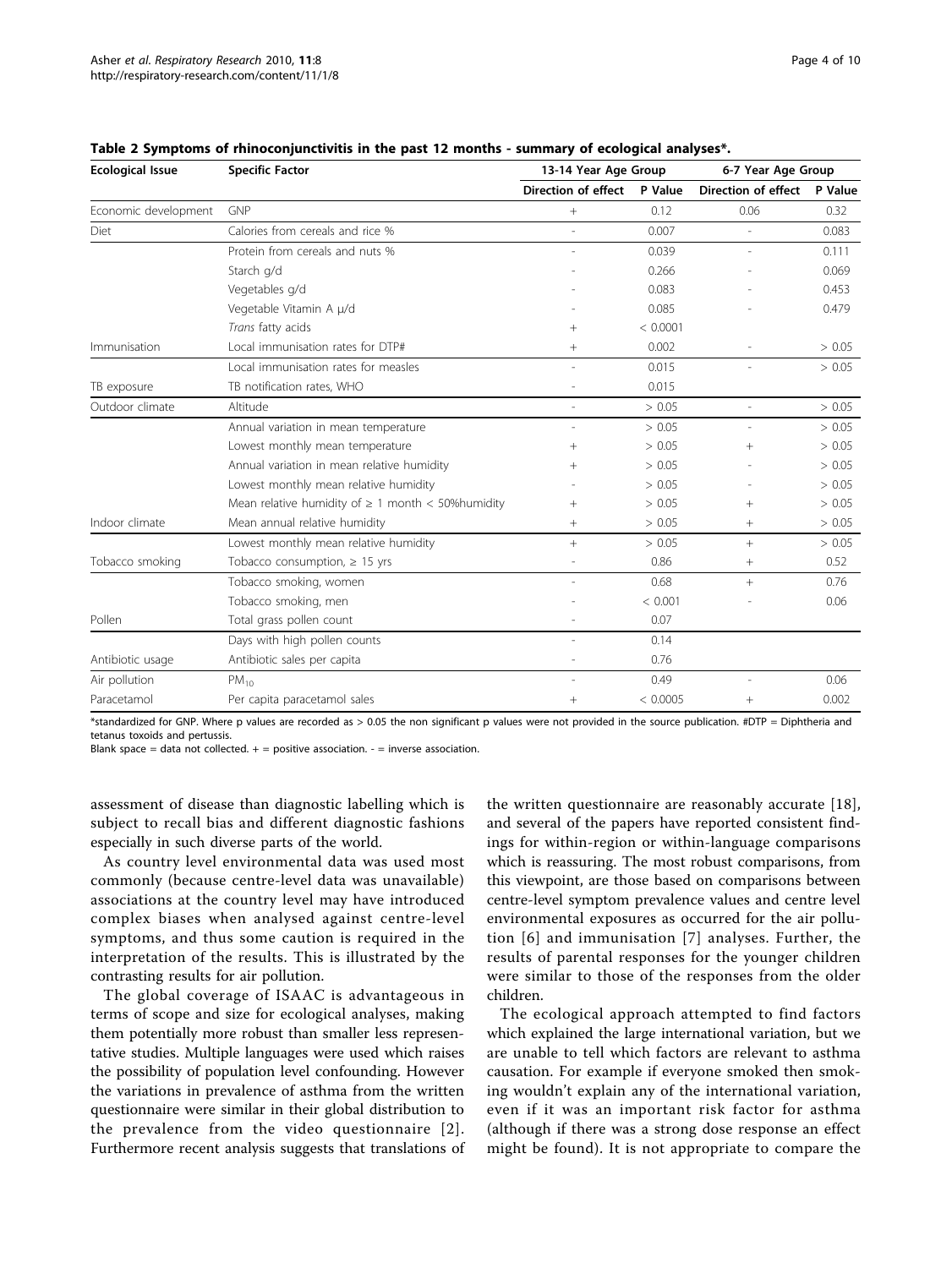| <b>Ecological Issue</b> | <b>Specific Factor</b>                     | 13-14 Year Age Group       |          | 6-7 Year Age Group                                                                                                                                                                                                                                                       |         |  |
|-------------------------|--------------------------------------------|----------------------------|----------|--------------------------------------------------------------------------------------------------------------------------------------------------------------------------------------------------------------------------------------------------------------------------|---------|--|
|                         |                                            | <b>Direction of effect</b> | P Value  | <b>Direction of effect</b>                                                                                                                                                                                                                                               | P Value |  |
| Economic development    | GNP                                        | $^{+}$                     | 0.05     | $+$                                                                                                                                                                                                                                                                      | 0.02    |  |
| Diet                    | Calories from cereals and rice %           | ÷                          | 0.246    | ÷                                                                                                                                                                                                                                                                        | 0.767   |  |
|                         | Protein from cereals and nuts %            |                            | 0.028    | $\overline{\phantom{a}}$                                                                                                                                                                                                                                                 | 0.07    |  |
|                         | Starch g/d                                 |                            | 0.560    |                                                                                                                                                                                                                                                                          | 0.058   |  |
|                         | Vegetables g/d                             |                            | 0.001    |                                                                                                                                                                                                                                                                          | 0.157   |  |
|                         | Vegetable Vitamin A µ/d                    |                            | 0.001    |                                                                                                                                                                                                                                                                          | 0.153   |  |
|                         | Trans fatty acids                          | $^{+}$                     | < 0.0001 |                                                                                                                                                                                                                                                                          |         |  |
| Immunisation            | Local immunisation rates for DTP#          |                            | 0.048    | 0.036<br>0.544<br>> 0.05<br>$+$<br>> 0.05<br>$+$<br>> 0.05<br>< 0.05<br>$+$<br>> 0.05<br>> 0.05<br>> 0.05<br>> 0.05<br>> 0.05<br>$\overline{a}$<br>0.35<br>$^{+}$<br>0.42<br>$+$<br>0.007<br>0.15<br>0.32<br>0.46<br>0.07<br>$\overline{\phantom{a}}$<br>< 0.0005<br>$+$ | > 0.05  |  |
| TB exposure             | Local immunisation rates for measles       |                            |          |                                                                                                                                                                                                                                                                          | > 0.05  |  |
|                         | TB notification rates, WHO                 | $+$                        |          |                                                                                                                                                                                                                                                                          |         |  |
| Outdoor climate         | Latitude                                   | 0                          |          |                                                                                                                                                                                                                                                                          | > 0.05  |  |
|                         | Altitude                                   | $+$                        |          |                                                                                                                                                                                                                                                                          | > 0.05  |  |
|                         | Mean annual temperature                    |                            |          |                                                                                                                                                                                                                                                                          | > 0.05  |  |
|                         | Annual variation in mean temperature       |                            |          |                                                                                                                                                                                                                                                                          | > 0.05  |  |
|                         | Lowest monthly mean temperature            |                            |          |                                                                                                                                                                                                                                                                          | < 0.05  |  |
|                         | Annual variation in mean relative humidity |                            |          |                                                                                                                                                                                                                                                                          | > 0.05  |  |
|                         | Lowest monthly mean relative humidity      |                            |          |                                                                                                                                                                                                                                                                          | > 0.05  |  |
| Indoor climate          | Mean annual relative humidity              |                            |          |                                                                                                                                                                                                                                                                          | < 0.05  |  |
|                         | Lowest monthly mean relative humidity      | $\Omega$                   |          |                                                                                                                                                                                                                                                                          | > 0.05  |  |
| Tobacco smoking         | Tobacco consumption, $\geq 15$ yrs         | $^{+}$                     |          |                                                                                                                                                                                                                                                                          | 0.87    |  |
|                         | Tobacco smoking, women                     | $^{+}$                     |          |                                                                                                                                                                                                                                                                          | 0.17    |  |
|                         | Tobacco smoking, men                       |                            |          |                                                                                                                                                                                                                                                                          | 0.67    |  |
| Pollen                  | Total grass pollen count                   |                            |          |                                                                                                                                                                                                                                                                          |         |  |
|                         | Days with high pollen counts               |                            |          |                                                                                                                                                                                                                                                                          |         |  |
| Antibiotic usage        | Antibiotic sales per capita                | ÷                          |          |                                                                                                                                                                                                                                                                          |         |  |
| Air pollution           | $PM_{10}$                                  | $\overline{\phantom{a}}$   |          |                                                                                                                                                                                                                                                                          | 0.10    |  |
| Paracetamol             | Per capita paracetamol sales               | $+$                        |          |                                                                                                                                                                                                                                                                          | 0.001   |  |

\*standardized for GNP. Where p values are recorded as > 0.05 the non significant p values were not provided in the source publication. #DTP = Diphtheria and tetanus toxoids and pertussis.

Blank space = data not collected.  $+$  = positive association.  $-$  = inverse association.  $0$  = no association.

size of the correlation coefficients, as the methods for calculating these distort the effects, so that the magnitude of effect cannot be interpreted from them [19]. Notwithstanding these caveats, there are plausible mechanisms for each association (discussed below), suggesting that various factors associated with human development may be affecting variations in symptom prevalence between populations.

Explaining patterns of diseases across the world one variable at a time may be fraught with difficulties, as different factors are likely to be more important in different regions of the world. For example, climate may be important in countries where there is variation in temperature and humidity, and TB exposure will be of potential importance where TB occurs, and not where it doesn't occur. It is also likely that these diseases are multi component diseases, i.e. 3 or more factors need to

be present before disease may become manifest, but that level of analysis has not been undertaken.

# Economic factors

The associations observed suggest that economic development of a country may bring with it changes influencing asthma, rhinoconjunctivitis and eczema [14]. Further supportive evidence of this association was found recently in ISAAC Phase Three where data from 98 countries showed that the prevalence of asthma symptoms showed a positive relationship with Gross National Income (GNI), although the prevalence of severe symptoms correlated inversely with GNI [20]. However caution should be used in interpreting the findings because of the great inequalities in income distribution within almost all countries in developing regions of the world. GNP represents the total economic activity of the country, reflecting mean wealth rather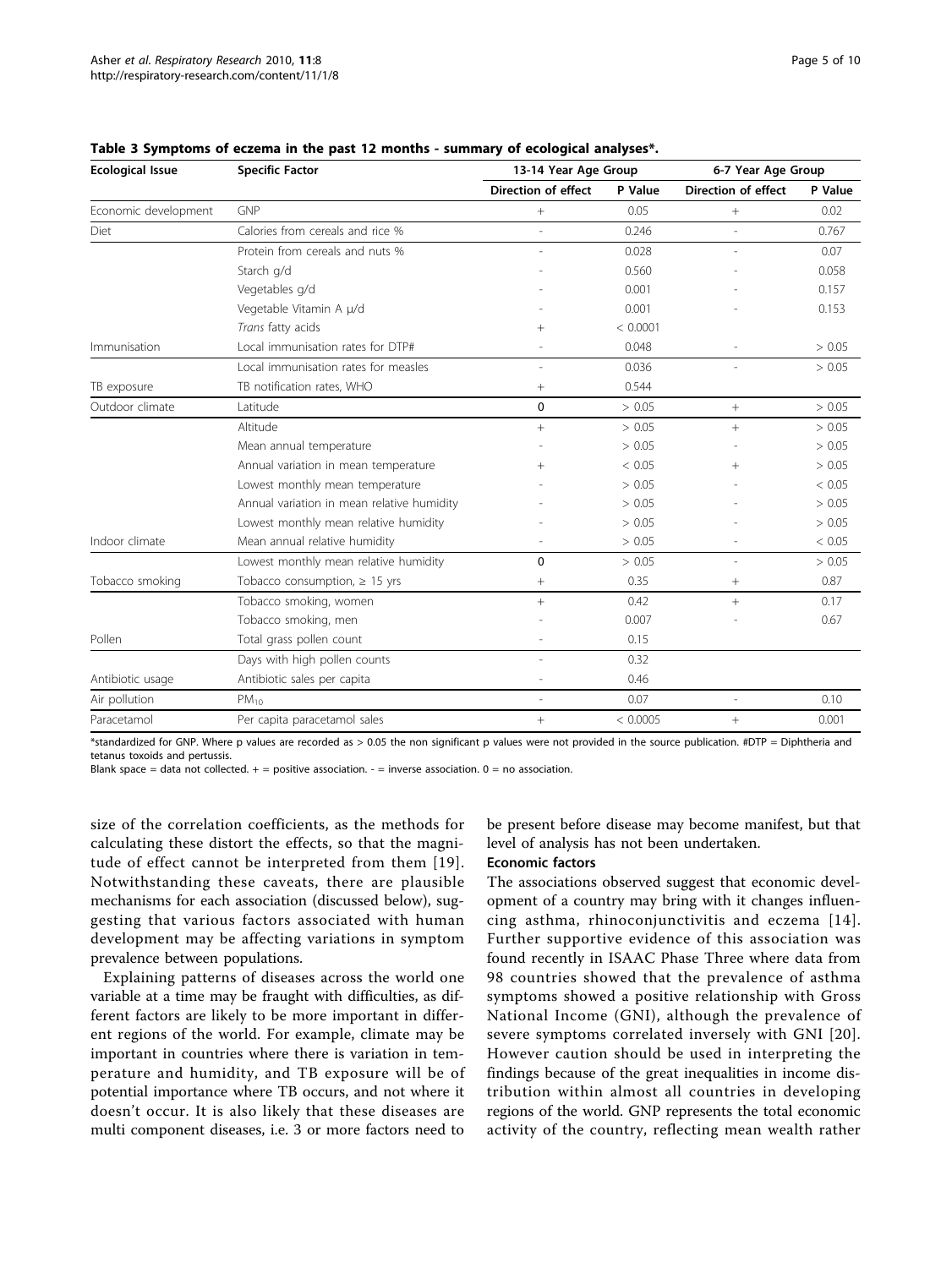than median wealth. Thus countries with a highly skewed income distribution due to concentration of wealth in the hands of a small fraction of the population may have a relatively high per capita GNP while the majority of citizens have a relatively low level of income [21]. A further consideration is that GNP does not measure factors that affect quality of life, such as the quality of the environment.

# Diet

Dietary patterns have changed rapidly with modernisation or westernisation, and the associated move away from plant-based foods and addition of man-made fats might affect symptom prevalence. No associations were found for meat, and milk, but showed a pattern of inverse association between plant-based food and symptoms of the three conditions [9]. A protective effect of plant-based food might be mediated through effects on intestinal microflora which are necessary for maturation of Th1 immunity [22]. A further mechanism may be mediated through antioxidant content. This is corroborated by the positive association found between the prevalence of symptoms of asthma, and paracetamol sales [12,23], and more recent work showing associations between symptoms of all three conditions and paracetamol use [23]. The analysis in European countries of trans fatty acids found a positive association, suggesting that man-made fats may be a factor in the prevalence of the three conditions [17]. Tobacco

The picture which emerged for tobacco was mixed with no association observed with country tobacco consumption [11]. However there was generally a positive relationship between women smoking and the three conditions, yet an inverse association between men smoking and the three conditions. This analysis indicates that the well established individual level association between parental cigarette smoking and asthma does not account for the international differences in asthma prevalence.

# Tuberculosis

The inverse association found between asthma symptom prevalence and estimated TB incidence [13] and actual TB notifications rates [15] supports other evidence that exposure to Mycobacterium tuberculosis may reduce the risk of developing asthma. This may occur through induction of Th1 type immune responses. The implications of this relationship in the changing world of TB disease (the increase in AIDS and the concomitant increase in TB cases in Africa and the decrease of TB in other regions such as Latin America) need further study. Immunisation

Two levels of immunisation analyses were undertaken: country level, and centre level. The country level analyses showed no associations [7]. The more powerful centre-level analyses showed small inverse relationships between DTP and measles in the older age group only, with no associations with BCG. In view of earlier reports that immunisation might be a risk factor for asthma, this mainly null result is reassuring for population immunisation programmes, given their importance for child health.

# Antibiotics

The relationships between symptom prevalence and antibiotic exposure was not clear cut. A mixture of weak inverse and positive effects were found between symptom prevalences and total antibiotic sales and broad spectrum antibiotic sales [10]. This analysis suggested that even if there was a potential causal association of antibiotic use with asthma risk, it did not appear to explain the world wide differences between countries. The potential involvement, if any, of antibiotics may be in the alteration of induction of immunity rather than the exposure per se, and involve a combination of the effects of infection and microbial exposure too.

# Pollen

Exposure to allergenic pollen was assessed by exposures around the dates of early life [8] and did not appear to increase the risk of acquiring symptoms of respiratory allergy, and may even give some protection. Other studies have found that the symptom prevalence of hay fever and asthma tends to be lower in rural than in urban areas, and lowest among people living on farms [24-28], but this has not been consistently found outside Europe and USA, and was not studied in our analyses. The degree of consistency in the inverse associations suggests the possibility of a protective effect of pollen on allergy.

# Air pollution

A weak inverse relationship was demonstrated between city-level particulate air pollution  $(PM_{10})$  and symptoms of the three conditions, even after controlling for GNP which has a strong inverse association with air pollution [6]. Meta-analyses of data from countries with multiple centres found by contrast a consistent pattern of weak positive associations. These generally weak associations were in line with existing ecological evidence on the association between particulate air pollution and asthma. This finding is not incompatible with the extensive evidence from individual level studies that air pollution may aggravate existing asthma, since this may not have an important effect on prevalence. Short-term fluctuations in pollutant levels may have different effects from chronically high concentrations. Neither does it exclude a causal role for roadside exposure for which there is limited evidence. Higher self-reported exposure to truck traffic obtained as part of ISAAC Phase Three was associated with higher symptom prevalences [29].

# Climate

As climate affects whole populations, ecological studies are ideally suited to examine the relationship between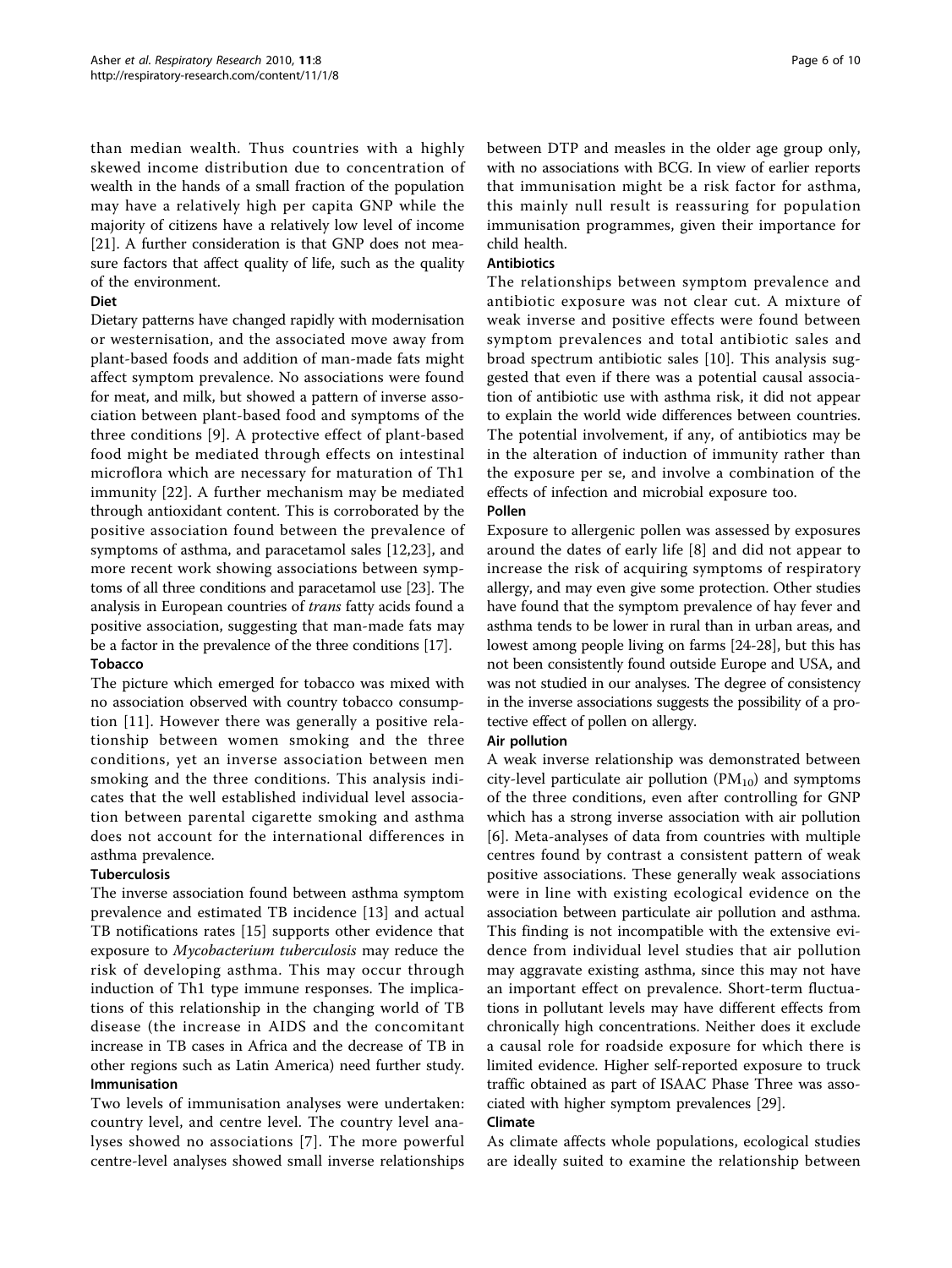prevalence of diseases and climatic conditions between populations. In the worldwide analyses few significant associations were seen [16]. However, in ISAAC studies in two large continents with quite marked climate differences - Latin America [30] and Africa [31] - no relationship was observed for asthma symptoms prevalence with respect to latitude, altitude, humid/dry climate or other geographical aspects, suggesting that meteorological and geographic factors, individually, would not be able to explain the wide variability in the prevalence of asthma, rhinitis and eczema in the world. As the world becomes more affected by climate change there may be some regions such as Western Europe where prevalence of disease is affected by potentially modifiable factors including humidity and temperature [16], but at a global level our ecological analyses showed little effect.

# Is the ecological approach sound?

The central ISAAC approach has been to study symptoms of disease between populations, which has naturally led to ecological analyses between symptom prevalences and potential environmental exposures. As Rose states, "the primary determinants of disease are mainly economic and social, and therefore its remedies must also be economic and social" [32], and this has been the thrust of the ISAAC approach. If the environment of populations is important in the occurrence of asthma, rhinoconjunctivitis and eczema, as the evidence suggests it is, analyses should be at the population environmental level. Thus ecological analyses are a most useful way to examine the effect of the social, economic and other aspects of the environment on health. As Marmot has argued, analyses of individual risk factors may be inappropriate if social environmental causes of illness are sought [33]. The ecological approach has been successful in suggesting hypotheses concerning possible causes of international patterns of cancer in the 1950s and 1960s, which were investigated in depth in further studies [34]. As some risk factors genuinely operate at the population level, either directly causing disease, or causing disease as effect modifiers or determinants of exposure to individual risk factors, the prediction of the health effects in an exposed population can be of primary importance [35].

Naturally these data must be interpreted with care. The potential problem with ecological studies is that the relationship between factors at an ecological level may not be the same as the relationship at an individual level. It cannot be assumed that exposure-disease associations in comparisons between populations necessarily represent associations at the individual level - the 'ecological fallacy' [36-38]. There may be several reasons for this, including population-level confounding (populations differ for many variables that cannot be included in the analysis), aggregation bias (grouping of disparate types of individuals), and misclassification bias. On the other hand, ecological studies are not susceptible to certain biases that can affect associations among individuals: for example, recall bias, when current disease influences memory of exposure, and reverse causality, if early symptoms lead to treatment (e.g. paracetamol) or behaviour change (e.g. smoking cessation by parents) that then appear to be adverse factors for the established disease. The ecological approach may be the only way to study the effect of whole population exposures, and the problems of interpreting individual-level data are perhaps less commonly appreciated.

Notwithstanding concerns about potential biases, the large number of countries, centres and children participating provides an opportunity to identify themes for further exploration relating to these three interrelated conditions. These analyses were undertaken to make ecological inferences about effects on population symptom prevalence rates, rather than biological inferences about effects on individual risks. In ISAAC Phase Three there was individual exposure ascertainment with a wider range of exposures providing the opportunity to conduct parallel individual and centre (population) level analyses, and further exploration of the ecological approach.

# Conclusion

ISAAC has explored environmental factors at a population level which may relate to the prevalence of asthma, rhinoconjunctivitis and eczema while recognising the limitations of the ecological approach in causal inference at the individual level. Some global associations which could be explored by further research were positive associations between the prevalence of symptoms of asthma, rhinoconjunctivitis and eczema in populations and GNP, trans fatty acids, paracetamol, and women smoking and inverse associations between food of plant origin, pollen, immunisations, tuberculosis notifications, air pollution, and men smoking, and some showed mixed effects (antibiotics and climatic factors). While the global ecological approach has advantages, it may miss factors of importance within regions, and involving combinations of variables within or between regions. ISAAC Phase Three has extended research in the areas identified in this review using an environmental questionnaire which enables some of these hypotheses to be explored further with individual level as well as ecological analyses. Further studies could include randomised controlled trials of putative risk factors such as paracetamol exposure. Since these ecological studies took place, globalization has introduced further large environmental changes. Rapid environmental and lifestyle changes within whole societies offers potential opportunities for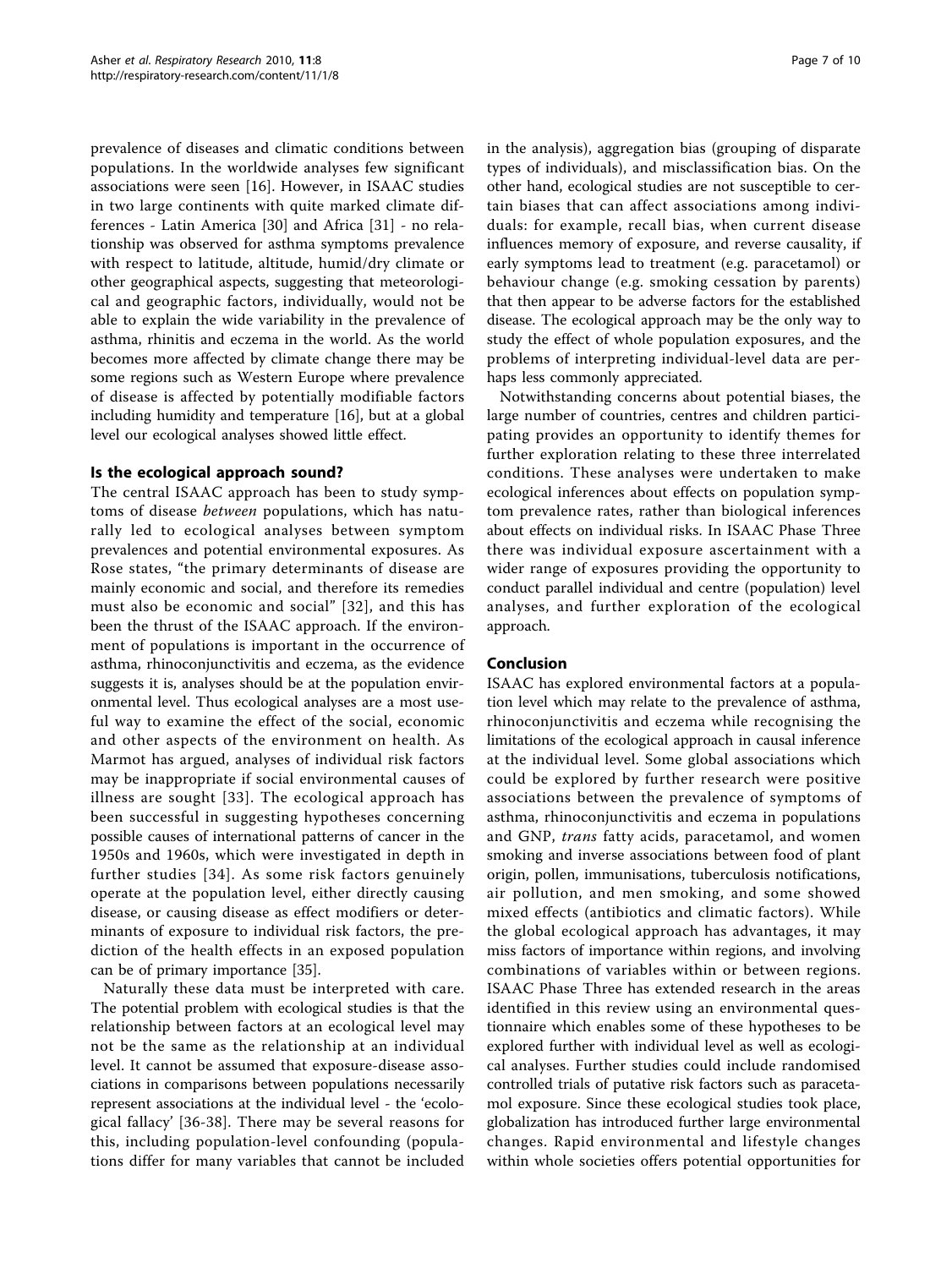demonstrating the importance of community-wide determinants of ill-health, and provides a rationale for monitoring time trends in asthma and allergic diseases in diverse populations, as in Phase One centres that also participated in ISAAC Phase Three.

#### Abbreviations

AIDS: Acquired Immune Deficiency Syndrome; BCG: Bacille Calmette-Guérin vaccination; DTP: Diphtheria, tetanus and pertussis vaccination; ISAAC: The International Study of Asthma and Allergies in Childhood; PM<sub>10</sub>: Particulate matter with aerodynamic diameter < 10 μm; TB: Tuberculosis; Th1: T helper cell 1; WHO: World Health Organization.

#### Acknowledgements

The authors are indebted to the collaborators in the participating centres and all parents, children, teachers and other school staff who participated in the surveys. There are many field workers and funding agencies who supported data collection and national, regional and international meetings, including the meetings of the ISAAC Steering Committee. Unfortunately, these are too numerous to mention (they are acknowledged elsewhere) but the authors particularly wish to thank the funders who supported the ISAAC International Data Centre including the Health Research Council of New Zealand, the Asthma and Respiratory Foundation of New Zealand, the National Child Health Research Foundation, the Hawke's Bay Medical Research Foundation, the Waikato Medical Research Foundation, Glaxo Wellcome New Zealand and Astra New Zealand, as well as Glaxo Wellcome International Medical Affairs for finding the regional coordinating centres. The International Data Centre is now supported by a grant from the BUPA Foundation.

#### ISAAC Phase One study group

ISAAC Steering Committee: N Aït-Khaled (Union Internationale Contre la Tuberculose et les Maladies Respiratoires, Paris, France); G Anabwani (Princess Marina Hospital, Gaborone, Botswana); HR Anderson (St Georges, University of London and MRC Centre for Environment and Health, London, UK); MI Asher (Department of Paediatrics: Child and Youth Health, Faculty of Medical and Health Sciences, The University of Auckland, New Zealand); R Beasley (Medical Research Institute of New Zealand, Wellington, New Zealand); B Björkstén (National Institute of Environmental Medicine/IMM, Karolinska Institutet, Stockholm, Sweden); ML Burr (Department of Primary Care & Public Health, Cardiff University Neuadd Meirionnydd, Cardiff, UK); J Crane (Wellington Asthma Research Group, Wellington School of Medicine, New Zealand); U Keil (Institut für Epidemiologie und Sozialmedizin, Westfälische Wilhelms Universität, Münster, Germany); CKW Lai (Department of Medicine and Therapeutics, The Chinese University of Hong Kong, SAR China); J Mallol (Department of Pediatric Respiratory Medicine, University of Santiago de Chile, Chile); F Martinez (Arizona Respiratory Center, University of Arizona, Tucson, Arizona, USA); EA Mitchell (Department of Paediatrics: Child and Youth Health, Faculty of Medical and Health Sciences, The University of Auckland, New Zealand); S Montefort (Department of Medicine, University of Malta, Malta); N Pearce (Centre for Public Health Research, Massey University, Wellington, New Zealand); CF Robertson (Murdoch Children's Research Institute, Melbourne, Australia); JR Shah (Jaslok Hospital & Research Centre, Mumbai, India); B Sibbald, (University of Manchester, Manchester, UK); AW Stewart (Population Health, Faculty of Medical and Health Sciences, The University of Auckland, New Zealand); DP Strachan (Division of Community Health Sciences, St Georges Hospital Medical School, London, UK); E von Mutius (Dr von Haunerschen Kinderklinik de Universität München, Germany); SK Weiland\* (Department of Epidemiology, University of Ulm, Germany); HC Williams (Centre for Evidence Based Dermatology, Nottingham University Hospital's Queen's Medical Centre, Nottingham, UK). \*Deceased

ISAAC International Data Centre: MI Asher, TO Clayton, P Ellwood, EA Mitchell, (Department of Paediatrics: Child and Youth Health, Faculty of Medical and Health Sciences, The University of Auckland, New Zealand); AW Stewart, (School of Population Health, Faculty of Medical and Health Sciences, The University of Auckland, New Zealand).

ISAAC Phase One Principal Investigators: Africa Algeria: A Bezzaoucha (Algiers); Ethiopia: K Melaku\* (Addis Ababa), B Seyoum (Jima); Kenya: FO Esamai (Eldoret), JA Odhiambo\* (Nairobi); Nigeria: BO Onadeko (Ibadan); South

Africa: H Nelson (Cape Town); Asia Pacific China: Y-Z Chen\* (Beijing), K-H Chen (Chongqing), N-S Zhong (Guangzhou), M Bao-Shan (Shanghai), M-L Xiao (Wulumuqi); Hong Kong: C Lai\* (Hong Kong 13-14 yr), YL Lau (Hong Kong 6-7 yr); Indonesia: Dr K Baratawidjaja\* (Bandung); Japan: S Nishima (Fukuoka); Malaysia: KH Teh (Alor Setar), LW Yeong (Ipoh), J de Bruyne\* (Klang Valley), BS Quah (Kota Bharu), KW Chum (Muar); Philippines: F Cua-Lim (Metro Manilla); South Korea: S-I Lee\* (Provincial Korea and Seoul); Singapore: B-W Lee (Singapore); Taiwan: K-H Hsieh\* (deceased) (Taipei); Thailand: P Vichyanond\* (Bangkok), M Trakultivakorn (Chiang Mai); Eastern Mediterranean Iran: M-R Masjedi\* (Rasht and Tehran); Kuwait: JA al-Momen (Kuwait); Lebanon: FM Ramadan (Beirut); Oman: BMS Al Riyami (Al-Khod); Malta: S Montefort (Malta); Morocco: Z Bouayad\* (Casablanca and Marrakech), A Bennis (Rabat); Pakistan: ZA Bhutta (Karachi); Latin America Argentina: N Salmun\* (Buenos Aires and Rosario); Brazil: N Rosário (Curitiba), R Stein (Porto Alegre), PGM Bezerra (Recife), L de Freitas Souza (Salvador), D Solé\* (Sao Paulo); Chile: I Sanchez (Central Santiago), L Amarales (Punta Arenas), E Cortez (South Santiago), MA Calvo (Valdivia); Costa Rica (ME Soto-Quirós), Mexico: I Romieu (Cuernavaca); Panama: G Cukier (David-Panama); Paraguay: JA Guggiari-Chase (Asuncion); Peru: P Chiarella (Lima); Uruguay: D Holgado (Montevideo); **North America** Canada: MR Sears\* (Hamilton), B Taylor (Saskatoon); USA: V Persky (Chicago [3]), GJ Redding (Seattle); Northern and Eastern Europe Albania: A Priftanji (Tirane); Estonia: M-A Riikjärv\* (Narva and Tallinn); Finland: M Kajosaari (Helsinki), J Pekkanen\* (Kuopio County), L Soininen (Lapland Area), TA Koivikko (Turku and Pori County); Georgia: N Khetsuriani (Kutaisi), A Gamkrelidze\* (Tbilisi); Latvia: M Leja\* (Riga and Rural Latvia); Poland: G Lis\* (Krakow), A Brêborowicz (Poznan); Romania: D Dumitrascu (Cluj); Russia: RM Khaitov (Moscow); Sweden: N-L Kiellman (Linköping), T Foucard (Stockholm/Uppsala); Uzbekistan: T Aripova\* (Samarkand and Tashkent); Oceania Australia: D Kennedy (Adelaide), CF Robertson\* (Melbourne), L Landau (Perth), J Peat (Sydney 6-7 yr), A Bauman (Sydney 13-14 yr); New Zealand: MI Asher\* (Auckland), C Moyes (Bay of Plenty), P Pattemore (Christchurch), D Barry (Hawke's Bay), R Mackay (Nelson), J Crane (Wellington); Indian Subcontinent India: RM Maheshwari (Akola), MK Joshi (Bombay [16]), UA Pai (Bombay [17]), K Raghavan (Bombay [18]), VA Khatav (Borivali), L Kumar (Chandigarh), KC Jain (Jodhpur), TU Sukumaran (Kottayam), S Rajajee (Madras [2]), N Somu (Madras [3]), K Chopra (New Delhi [7]), G Jayaraj (Neyveli), PK Kar (Orissa), NM Hanumante (Pune); Western Europe Austria: J Riedler\* (Salzburg), G Haidinger (Urfahr-Umgebung); Belgium: P Vermeire (Antwerp); Channel Islands: D Jeffs (Guernsey), CR Grainger (Jersey), France: D Charpin\* (Marseilles), P Godard (Montpellier), A Taytard (Pessac), C Kopferschmitt (Strasbourg), I Annesi-Maesano (West Marne); Germany: A Kramer (Greifswald), U Keil\* (Munster); Greece: C Gratziou (Athens); Isle of Man (PV Powell), Italy: S Bonini (Ascoli Piceno), E Bonci (Cosenza), F Rusconi (Cremona), M Biocca (Emilia-Romagna), L Chetoni (Empoli), E Chellini (Firenze), R Ronchetti (Frosinone), L Bisanti (Milano), F Forastiere\* (Roma), E Renzoni (Siena), G Ciccone (Torino), S Piffer (Trento), A Boner (Verona), G Corbo (Viterbo); Portugal: FD Borges (Funchal), JE Rosado Pinto\* (Lisbon), C Nunes (Portimão), JM Lopes dos Santos (Porto); Republic of Ireland: L Clancy (Rep of Ireland); Spain: RM Busquets (Barcelona), AD Rubio (Bilbao), AR Asensio (Cadiz), L García-Marcos\* (Cartagena), A Arnedo-Pena (Castellon), F Guillén-Grima (Pamplona), MM Morales-Suárez-Varela (Valencia), A Blanco Quirós (Valladolid); United Kingdom: HR Anderson\* (Anglia and Oxford, North East and Yorkshire, North Thames, North West, South and West, South Thames, Scotland, Trent, Wales, West Midlands), MH Shamssain (Sunderland), D Strachan (Surrey/Sussex).

\*National Coordinator

#### National Coordinators not identified above

Chile: J Mallol; India: J Shah

#### Author details

<sup>1</sup>Department of Paediatrics: Child and Youth Health, The University of Auckland, Auckland, New Zealand. <sup>2</sup>School of Population Health, The University of Auckland, Auckland, New Zealand. <sup>3</sup>Department of Pediatric Respiratory Medicine, University of Santiago de Chile (USACH), Hospital El Pino, Santiago, Chile. <sup>4</sup>Department of Medicine, University of Malta, Malta. <sup>5</sup>Department of Medicine and Therapeutics, The Chinese University of Hong Kong, Hong Kong, SAR PR China. <sup>6</sup>International Union Against Tuberculosis Lung Diseases, Paris, France. <sup>7</sup>Centre for Respiratory Diseases Research, Kenya Medical Research Institute (KEMRI), Nairobi, Kenya. <sup>8</sup>Members listed at the end of the manuscript.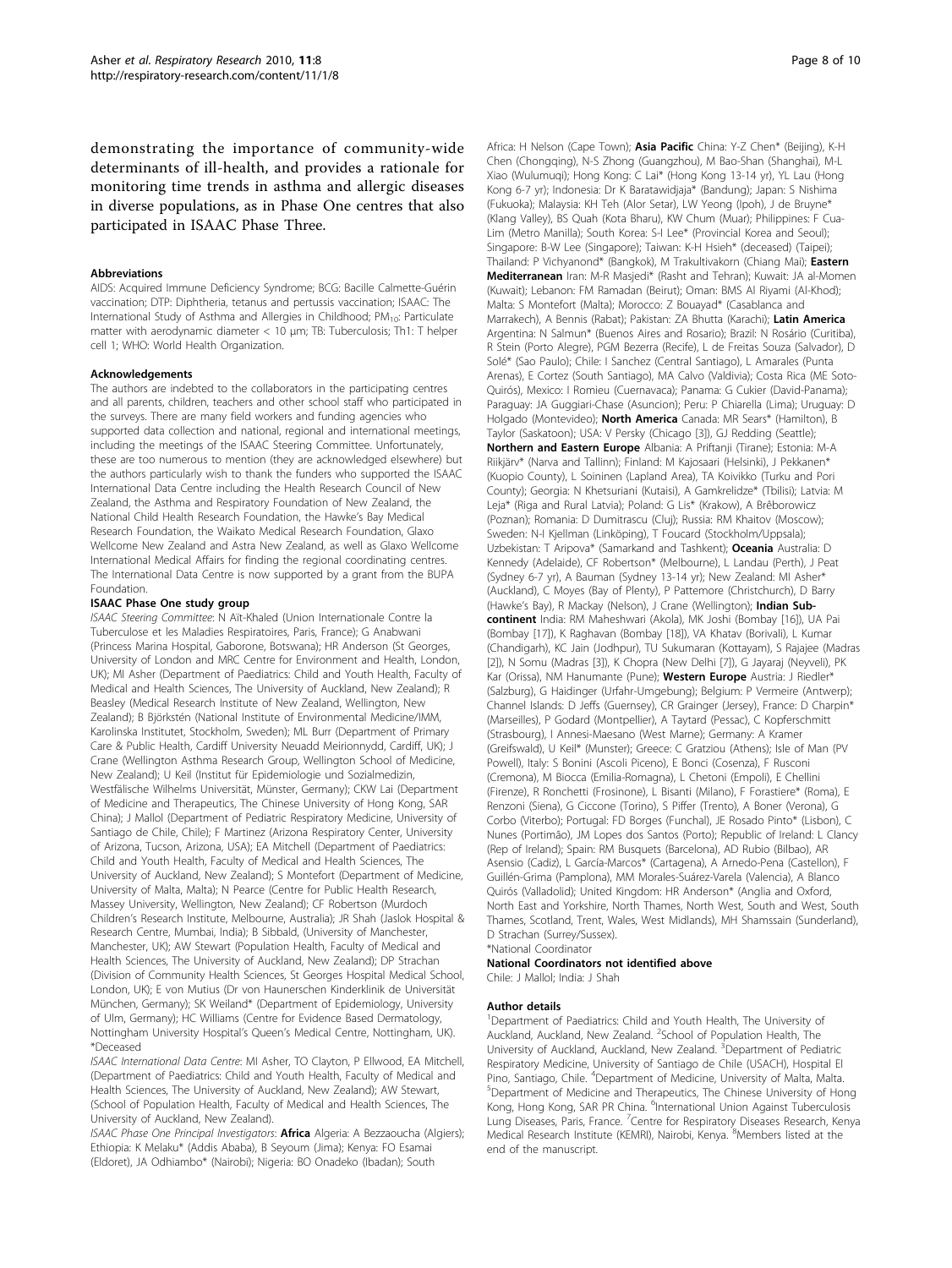#### Authors' contributions

IA drafted the manuscript. The named authors on the title page made a large contribution to the manuscript writing. All authors contributed data to the studies, and read, commented and approved the final manuscript.

#### Authors' information

Professor Innes Asher is Head of the Department of Paediatrics: Child and Youth Health at the University of Auckland and has been Chair of the ISAAC Steering Committee since its inception in 1991. Alistair Stewart is a senior Biostatistician at the University of Auckland and is a member of the ISAAC Steering Committee. Professor Javier Mallol is Head of the Department of Paediatric Respiratory Medicine at Hospital CRS El Pino, University of Santiago de Chile (USACH). Professor Mallol is the ISAAC Regional Coordinator for Latin America and is a member of the ISAAC Steering Committee. Professor Stephen Montefort is a Consultant Respiratory Physician and Professor of Medicine in the Department of Medicine, University of Malta. Professor Montefort is the ISAAC Regional Coordinator for the Eastern Mediterranean and is a member of the ISAAC Steering Committee. Professor Christopher Lai is an honorary clinical professor in the Department of Medicine and Therapeutics, the Chinese University of Hong Kong. Professor Lai is the ISAAC Regional Coordinator for the Asia-Pacific region and is a member of the ISAAC Steering Committee. Professor Nadia Aït-Khaled is Head of Asthma Division of the International Union Against Tuberculosis and Lung Disease (The Union). Professor Aït-Khaled is the ISAAC Regional Coordinator for French-speaking Africa and is a member of the ISAAC Steering Committee. Dr Joseph Odhiambo is based at the Centre for Respiratory Diseases Research, Kenya Medical Research Institute (KEMRI), Nairobi. Dr Odhiambo is the ISAAC Regional Coordinator for Englishspeaking Africa and is a member of the ISAAC Steering Committee.

#### Competing interests

The authors are co-authors on the ISAAC publications referred to in this article. They declare no competing interests.

#### Received: 30 October 2009

Accepted: 21 January 2010 Published: 21 January 2010

#### References

- 1. Asher M, Keil U, Anderson H, Beasley R, Crane J, Martinez F, Mitchell E, Pearce N, Sibbald B, Stewart A, et al: International Study of Asthma and Allergies in Childhood (ISAAC): rationale and methods. Eur Respir J 1995, 8:483-491.
- 2. ISAAC Steering Committee: Worldwide variations in the prevalence of asthma symptoms: the International Study of Asthma and Allergies in Childhood (ISAAC). Eur Respir J 1998, 12:315-335.
- 3. ISAAC Steering Committee: Worldwide variation in prevalence of symptoms of asthma, allergic rhinoconjunctivitis, and atopic eczema: ISAAC. Lancet 1998, 351:1225-1232.
- Strachan D, Sibbald B, Weiland S, Aït-Khaled N, Anabwani G, Anderson H, Asher M, Beasley R, Bjorksten B, Burr M, et al: Worldwide variations in prevalence of symptoms of allergic rhinoconjunctivitis in children: the International Study of Asthma and Allergies in Childhood (ISAAC). Pediatr Allergy Immunol 1997, 8:161-176.
- 5. Williams H, Robertson C, Stewart A, Aït-Khaled N, Anabwani G, Anderson R, Asher I, Beasley R, Bjorksten B, Burr M, et al: Worldwide variations in the prevalence of symptoms of atopic eczema in the International Study of Asthma and Allergies in Childhood. J Allergy Clin Immunol 1999, 103:125-138.
- 6. Anderson H, Ruggles R, Pandey K, Kapetanakis V, Lai CKW, Strachan D, Weiland S, the ISAAC Phase One Study Group: Ambient particulate pollution and the prevalence of asthma, rhinoconjunctivitis and eczema in children: Phase One of the International Study of Asthma and Allergies in Childhood (ISAAC). Occup Environ Med 2009, doi:10.1136/ oem.2009.048785.
- 7. Anderson HR, Poloniecki JD, Strachan DP, Beasley R, Bjorksten B, Asher MI, the ISAAC Phase One Study Group: Immunization and symptoms of atopic disease in children: results from the International Study of Asthma and Allergies in Childhood. Am J Public Health 2001, 91:1126-1129.
- Burr M, Emberlin J, Treu R, Cheng S, Pearce N, the ISAAC Phase One Study Group: Pollen counts in relation to the prevalence of allergic

rhinoconjunctivitis, asthma and atopic eczema in the International Study of Asthma and Allergies in Childhood (ISAAC). Clin Exp Allergy 2003, 33:1675-1680.

- 9. Ellwood P, Asher MI, Björkstén B, Burr M, Pearce N, Robertson CF, the ISAAC Phase One Study Group: Diet and asthma, allergic rhinoconjunctivitis and atopic eczema symptom prevalence: an ecological analysis of the International Study of Asthma and Allergies in Childhood (ISAAC) data. Eur Respir J 2001, 17:436-443.
- 10. Foliaki S, Nielsen SK, Björkstén B, Von Mutius E, Cheng S, Pearce N, the ISAAC Phase One Study Group: Antibiotic sales and the prevalence of symptoms of asthma, rhinitis, and eczema: The International Study of Asthma and Allergies in Childhood (ISAAC). Int J Epidemiol 2004, 33:558-563.
- 11. Mitchell EA, Stewart AW, on behalf of the ISAAC Phase One Study Group: The ecological relationship of tobacco smoking to the prevalence of symptoms of asthma and other atopic diseases in children: the International Study of Asthma and Allergies in Childhood (ISAAC). Eur J Epidemiol 2001, 17:667-673.
- 12. Newson RB, Shaheen SO, Chinn S, Burney PG: Paracetamol sales and atopic disease in children and adults: an ecological analysis. Eur Respir J 2000, 16:817-823.
- 13. Shirtcliffe P, Weatherall M, Beasley R, on behalf of the ISAAC Phase One Study Group: An inverse correlation between estimated tuberculosis notification rates and asthma symptoms. Respirology 2002, 7:153-155.
- 14. Stewart AW, Mitchell EA, Pearce N, Strachan DP, Weiland SK, on behalf of the ISAAC Steering Committee: The relationship of per capita gross national product to the prevalence of symptoms of asthma and other atopic diseases in children (ISAAC). [see comments.]. Int J Epidemiol 2001, 30:173-179.
- 15. von Mutius E, Pearce N, Beasley R, Cheng S, von Ehrenstein O, Björkstén B, Weiland S, on behalf of the ISAAC Steering Committee: International patterns of tuberculosis and the prevalence of symptoms of asthma, rhinitis and eczema. Thorax 2000, 55:449-453.
- 16. Weiland SK, Husing A, Strachan DP, Rzehak P, Pearce N, the ISAAC Phase One Study Group: Climate and the prevalence of symptoms of asthma, allergic rhinitis, and atopic eczema in children. Occup Environ Med 2004, 61:609-615.
- 17. Weiland SK, von Mutius E, Husing A, Asher MI, on behalf of the ISAAC Steering Committee: Intake of trans fatty acids and prevalence of childhood asthma and allergies in Europe. ISAAC Steering Committee. Lancet 1999, 353:2040-2041.
- 18. Ellwood P, Williams H, Aït-Khaled N, Björkstén B, Robertson C, the ISAAC Phase Three Study Group: Translation of questions: The International Study of Asthma and Allergies in Childhood (ISAAC) experience. Int J Tuberc Lung Dis 2009, , 9: 1174-82.
- 19. Greenland S, Schlesselman JJ, Criqui MH: The fallacy of employing standardized regression coefficients and correlations as measures of effect. Am J Epidemiol 1986, 123:203-208.
- 20. Lai C, Beasley R, Crane J, Foliaki S, Shah J, Weiland S: Global variation in the prevalence and severity of asthma symptoms: Phase Three of the International Study of Asthma and Allergies in Childhood (ISAAC). Thorax 2009, 64(6):476-483.
- 21. Cooper PJ, Rodrigues LC, Cruz AA, Barreto ML: Asthma in Latin America: a public heath challenge and research opportunity. Allergy 2009, 64:5-17.
- 22. Björkstén B: Effects of intestinal microflora and the environment on the development of asthma and allergy. Springer Semin Immunopathol 2004, 25:257-270.
- 23. Beasley R, Clayton T, Crane J, von Mutius E, Lai CKW, Montefort S, Stewart A, for the ISAAC Phase Three Study Group: Association between paracetamol use in infancy and childhood, and risk of asthma, rhinoconjunctivitis, and eczema in children aged 6-7 years: analysis from Phase Three of the ISAAC programme. Lancet 2008, 372:1039-1048.
- 24. Åberg N: Asthma and allergic rhinitis in Swedish conscripts. Clin Exp Allergy 1989, 19:59-63.
- 25. Braun-Fahrlander C, Gassner M, Grize L, Neu U, Sennhauser FH, Varonier HS, Vuille JC, Wuthrich B: Prevalence of hay fever and allergic sensitization in farmer's children and their peers living in the same rural community. SCARPOL team. Swiss Study on Childhood Allergy and Respiratory Symptoms with Respect to Air Pollution. [see comment]. Clin Exp Allergy 1999, 29:28-34.